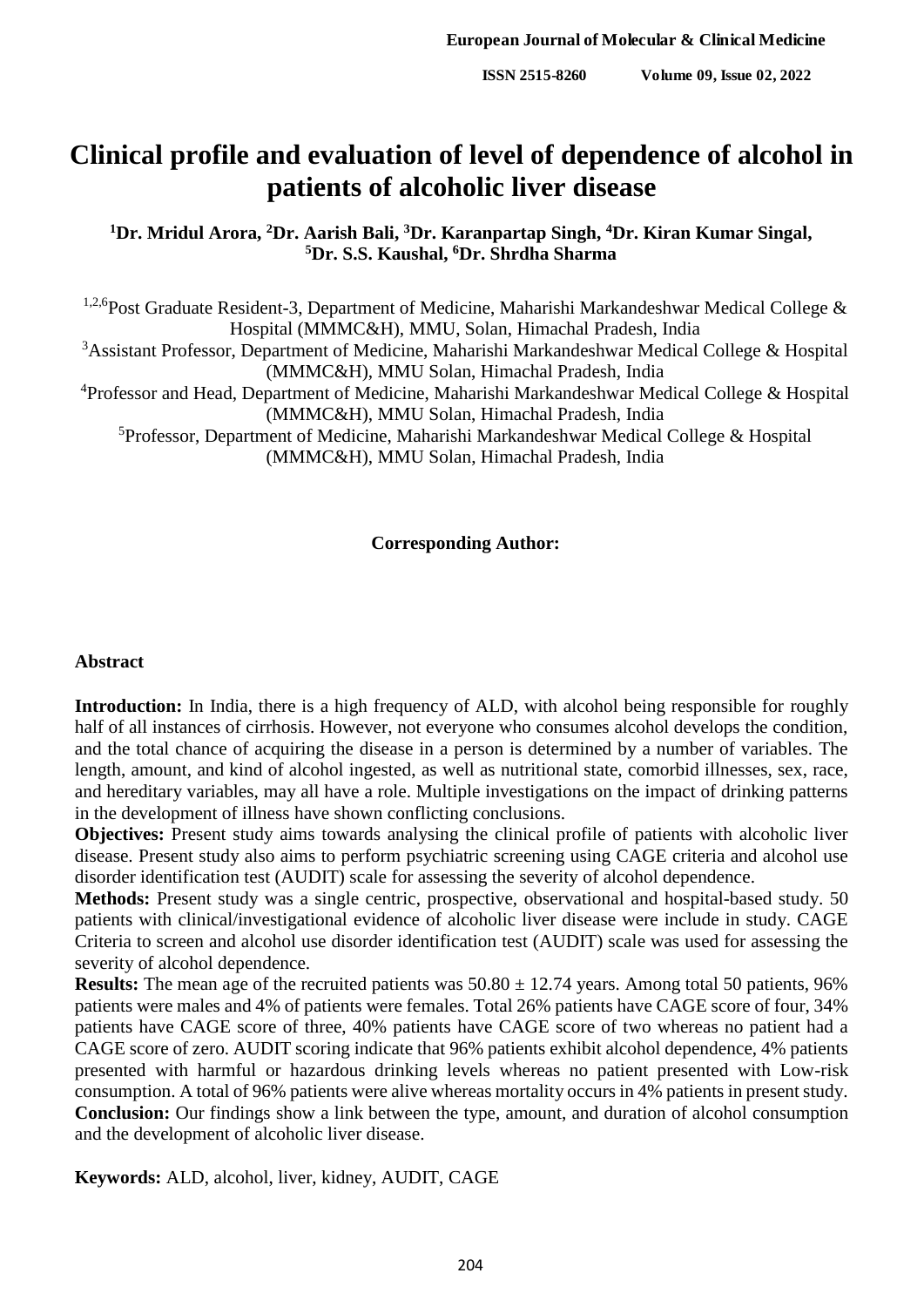**ISSN 2515-8260 Volume 09, Issue 02, 2022**

## **Introduction**

According to the World Health Organization's (WHO) 2014 report on non-communicable diseases, hazardous alcohol consumption causes roughly 3.3 million deaths per year, or 5.9% of all fatalities. Furthermore, hazardous alcohol intake was responsible for 139 million disability-adjusted life years (DALY) or 5.1 percent of the worldwide burden of illness. Alcohol is responsible for 7.6% of male fatalities and 4% of female deaths worldwide <sup>[1]</sup>. In India, there is a high frequency of ALD, with alcohol being responsible for roughly half of all instances of cirrhosis. However, not everyone who consumes alcohol develops the condition and the total chance of acquiring the disease in a person is determined by a number of variables. The length, amount and kind of alcohol ingested, as well as nutritional state, comorbid illnesses, sex, race and hereditary variables, may all have a role. Multiple investigations on the impact of drinking patterns in the development of illness have shown conflicting conclusions. Women are more likely than males to acquire liver disease, despite drinking less alcohol and over a shorter period of time <sup>[2]</sup>. Despite the low alcohol content, illicitly made liquor was found to have more toxicity than licit beverages in a research <sup>[3]</sup>. The severity of protein calorie deficiency has an impact on the fate of ALD patients [4].

Only a tiny minority of doctors incorporate an alcoholism and other addictions assessment as part of their standard work-up. 55 percent of primary care physicians who claim they test for substance addiction on a regular basis utilised the CAGE (cut down, annoyed, guilty, and eye- opener) questionnaire. The CAGE questions are so easy to use that they may be used in almost any clinical setting to identify people who require more comprehensive testing and perhaps treatment, making it one of the most efficient and effective screening tools available. A score of 2 to 3 indicates a high level of suspicion, whereas a score of 4 nearly always indicates the presence of alcoholism <sup>[5]</sup>. WHO created the AUDIT (The Alcohol Use Disorders Identification Test), a 10-question alcohol screening instrument that was validated in a sixcountry sample consisting of four industrialized and two developing nations. The instrument's questions were found to be reliable in a variety of cultural settings. The AUDIT has been demonstrated to be a highly sensitive (80%) and specific (89%) screening tool. Problem drinkers were defined as those who scored 8 or above on the AUDIT. Non-problem drinkers were defined as those who scored 1-7 on the  $\mathrm{AUDIT}$   $^{[6]}$ .

Present study aims towards analysing the clinical profile of patients with alcoholic liver disease. Present study also aims to perform psychiatric screening using CAGE criteria and alcohol use disorder identification test (AUDIT) scale for assessing the severity of alcohol dependence.

### **Material and Methods**

Patient Recruitment: Present study was a single centric, prospective, observational, and hospital-based study. 50 patients with clinical/investigational evidence of alcoholic liver disease were include in study. Patients with history of chronic alcohol intake i.e., more than 40gm per day with clinical evidence of liver dysfunction like jaundice, melena, hematemesis, hepatomegaly, hepatic encephalopathy and investigational evidence like raised serum bilirubin, elevated liver enzymes, hepatomegaly or cirrhosis on ultrasound will be taken up for the study.

**Psychiatric analysis:** Detailed history and examination of each patient was recorded, history pertaining to duration, type, amount and pattern of alcohol consumption was obtained in detail. CAGE Criteria to screen and alcohol use disorder identification test (AUDIT) scale was used for assessing the severity of alcohol dependence.

**Statistical Analysis:** Data obtained was analyzed according SSPS version 20 (statistical package for the social sciences). The sociodemographic data was presented in form of number and percentage. For quantitative variable, mean was used as measure of central tendency and standard deviation was used as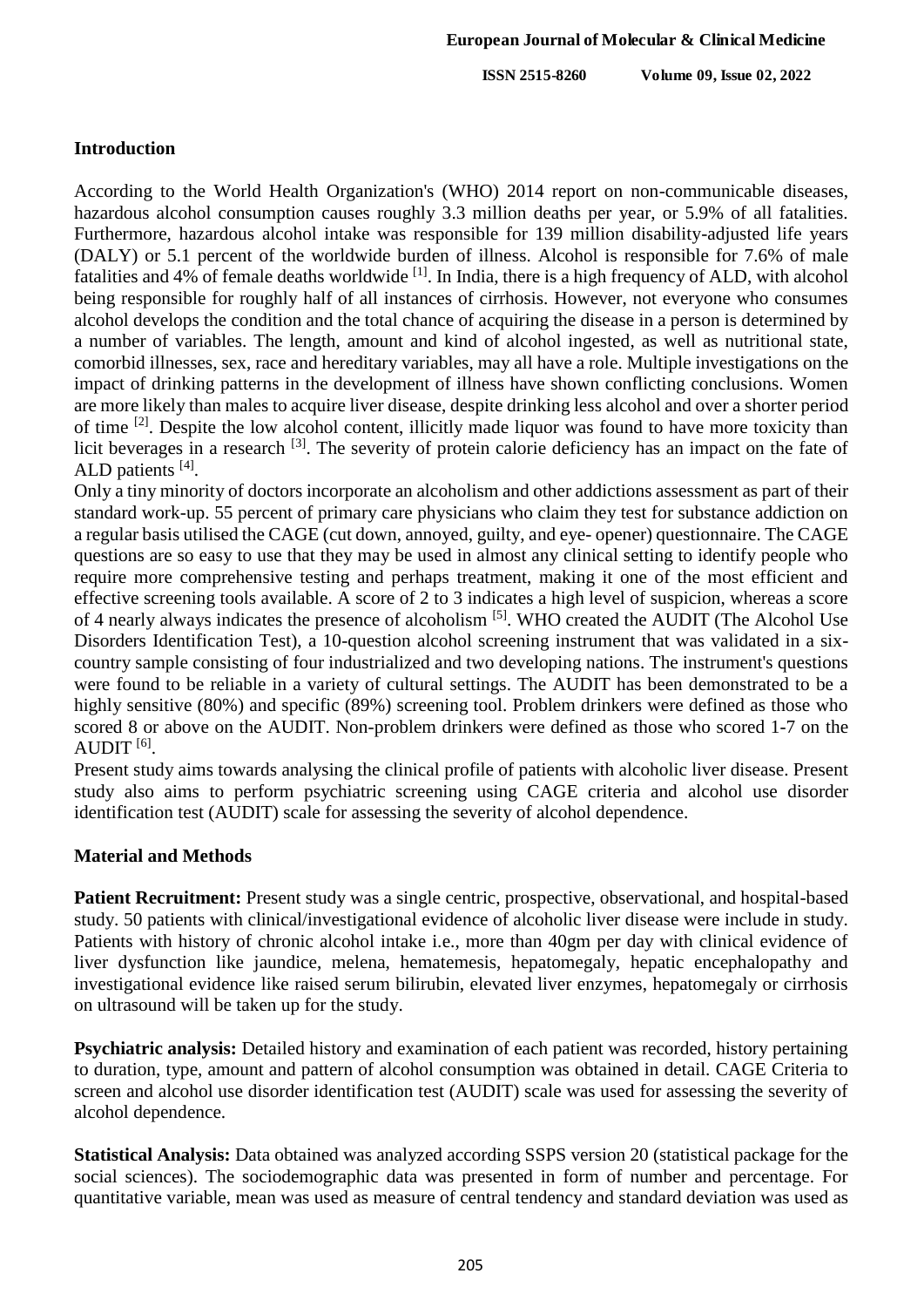**ISSN 2515-8260 Volume 09, Issue 02, 2022**

measure of variability. The difference between the two group was compare using t-statistics for parametric data and with chi square for non-parametric data. ANOVA was used to compare more than two means. All the test were applied by taking significance level p<0.05 as significant.

## **Results**

The mean age of the recruited patients was  $50.80 \pm 12.74$  years. Among total 50 patients, 96% patients were males and 4% of patients were females. The majority of patients have the IMFL (Indian made foreign liquor) as the preferred liquor in present study compared to the locally made alcohol. The patients in the present study revealed the alcohol consumption history of  $29.28 \pm 10.93$  years.

Various signs of ALD present included the tremors in 30% patients, gynecomastia in 8% patients, palmar erythema in 14% patients, spider naevi in 20% patients, hepatomegaly in 6% patients and hematemesis/melena in 24% patients (Figure 1). USG findings from the present study have suggested the grade 2 or 3 fatty liver in 26% patients, hepatomegaly/hepatitis in 10% patients, coarse echotexture in 14% patients, cirrhosis liver in 30% patients, whereas hepatocellular carcinoma (HCC) was not found in any patient (Figure 2).

24% of patients consume 180 ml of alcohol per serving, 36% of patients consume 375 ml, 24% of patients consume 750 ml, 10% of patients consume 1500 ml and 6% of patients consume 2250 ml of alcohol per serving. It was also found in present study that 60% patients consume alcohol daily, 4% patients consume alcohol twice weekly, 6% patients consume alcohol thrice weekly and 30% patients consume alcohol occasionally (Figure 3).

Total 26% patients have CAGE score of four, 34% patients have CAGE score of three, 40% patients have CAGE score of two whereas no patient had a CAGE score of zero (Figure 4). AUDIT scoring indicate that 96% patients exhibit alcohol dependence, % patients presented with harmful or hazardous drinking levels whereas no patient presented with Low-risk consumption (Figure 5). A total of 96% patients were alive whereas mortality occurs in 4% patients in present study.



**Fig 1:** Signs of ALD **Fig 2:** USG findings





**Fig 3:** Alcohol consumption per serving **Fig 4:** CAGE Scoring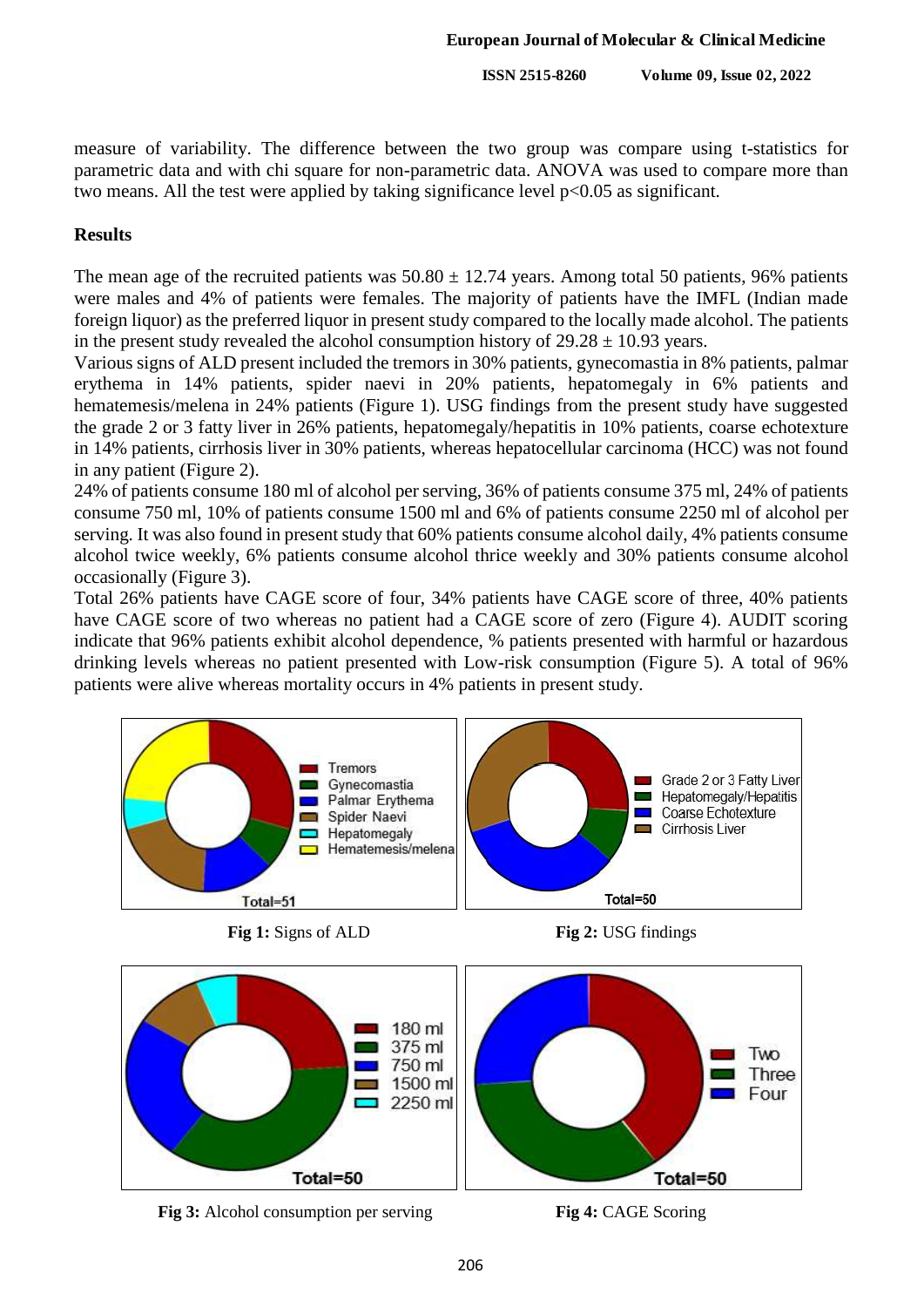**ISSN 2515-8260 Volume 09, Issue 02, 2022**



**Fig 5:** AUDIT Scoring

#### **Discussion**

In the present study, the mean age of the recruited patients was  $50.80 \pm 12.74$  years. The majority of the patients (N=120) in study conducted by Khatroth were between the ages of 31 and 40<sup>[7]</sup>. The next most prevalent age group was those between the ages of 21 and 30. The most of the patients ( $N=100$ ) in Chavan *et al*. study was between the ages of 30 and 39 years [8] .

It was found in the present study that 24% of patients consumed 180 ml of alcohol per serving, 36% of patients consumed 375 ml, 24% of patients consumed 750 ml, 10% of patients consumed 1500 ml and 6% of patients consumed 2250 ml of alcohol per serving. It was also found in present study that 60% patients consume alcohol daily, 4% patients consume alcohol twice weekly, 6% patients consume alcohol thrice weekly and 30% patients consume alcohol occasionally. According to study conducted by Chavan *et al*., 88 percent of patients used 180 mL of alcohol per day with 53 percent of patients having the alcohol consuming history of 11 to 20 years <sup>[8]</sup>. According to research conducted by Khatroth, majority of patients consumed >60 grammes of alcohol per 24 hours, 20.8 percent consumed 50-60 grammes per 24 hours, and 12.5 percent consumed 50 grammes per 24 hours  $^{[7]}$ . The majority of the patients in study conducted by Ray *et al.*, consume 81-90 grammes of alcohol each day for 9-12 years <sup>[9]</sup>.

In the present study, various signs of ALD were present which included the tremors in 30% patients, gynecomastia in 8% patients, palmar erythema in 14% patients, spider naevi in 20% patients, hepatomegaly in 6% patients and hematemesis/melena in 24% patients. Jaundice, nausea, and vomiting were found in 83.3 percent of patients followed by hepatomegaly in 66.6 percent of cases in the study performed by Khatroth [7] . Chavan *et al*. reported nausea and vomiting as an essential symptom in 89 percent of drinkers, followed by abdominal discomfort and fluid retention in 68% cases. They also found that jaundice was detected in 88 percent of alcoholics, as well as ascites in 64 percent and pedal edema in 56 percent. Another significant discovery was hepatomegaly, which was present in 36% of the people. In 44% of their patients, further indicators of liver cell failure were observed [8].

USG findings from the present study have suggested the grade 2 or 3 fatty liver in 26% patients, hepatomegaly/hepatitis in 10% patients, coarse echotexture in 14% patients, cirrhosis liver in 30% patients, whereas hepatocellular carcinoma (HCC) was not found in any patient. The USG findings demonstrated hepatomegaly in 68 percent of patients and splenomegaly in 59 percent of cases in the study conducted by Khatroth [7] . The most frequent symptoms, according to Nand *et al*., were abdominal discomfort (55 percent), distension (78 percent) and jaundice (60 percent), whereas the most common clinical signs were ascites (72 percent), pedal edema (60 percent) and icterus (62 percent). The most prevalent peripheral manifestations were hepatic failure (20%), parotid edema (20%) and alopecia (17%), followed by clubbing (9%) and spider nevi (7%). Hepatomegaly (42%) was shown to be more prevalent in alcoholic liver patients than shrunken liver (13%) in their research. Splenomegaly was prevalent (57%) and moderate (42%) in the majority of the individuals. Ascites was the most prevalent symptom of portal hypertension (72 percent), followed by splenomegaly and a dilated portal vein (53 percent) [10].

In the present study, 26% patients have CAGE score of four, 34% patients have CAGE score of three, 40% patients have CAGE score of two whereas no patient is presented with CAGE score zero. AUDIT